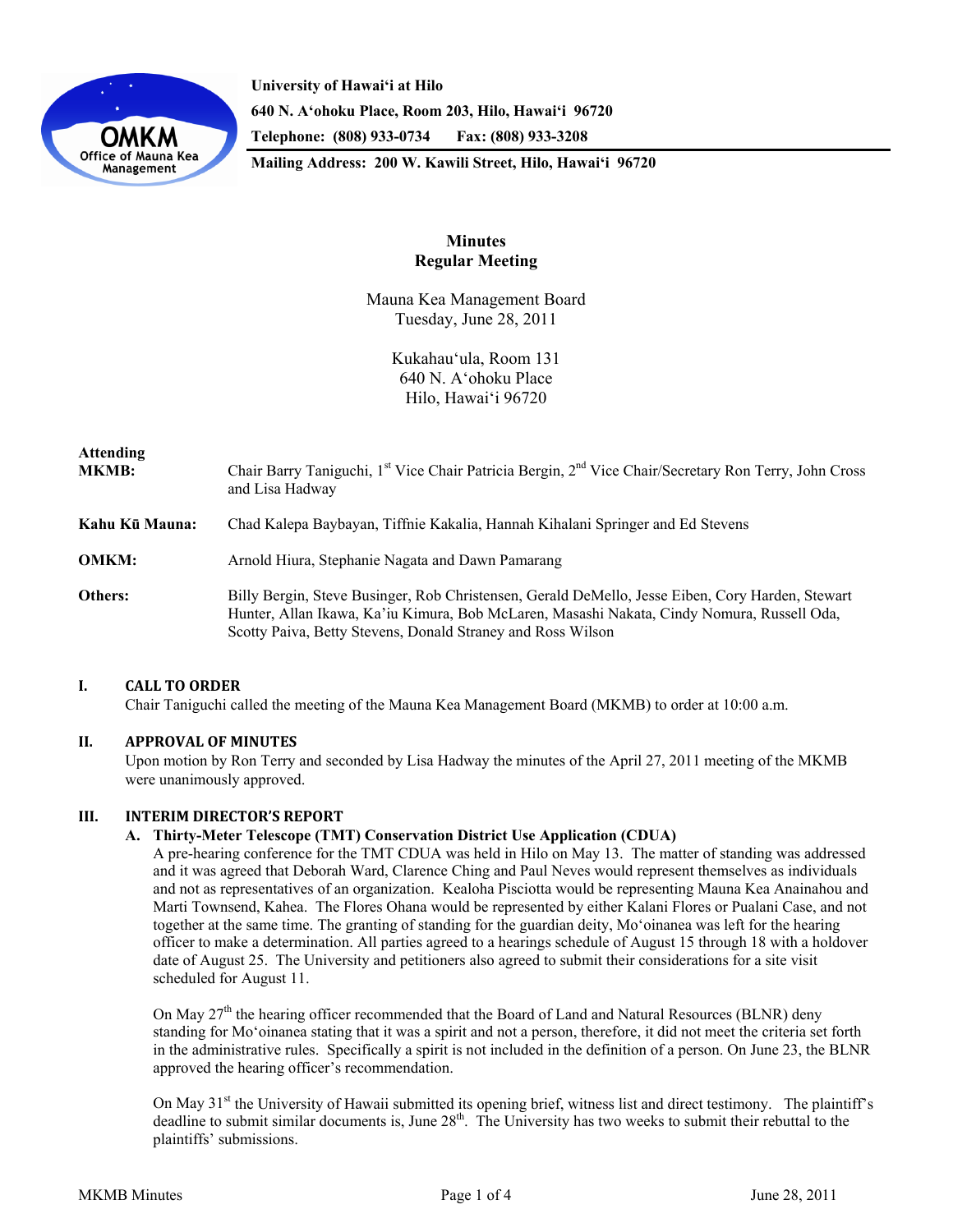## **B. Pohakuloa Training Area Final Environmental Assessment (EA) for High-Altitude Mountainous Environmental Training (HAMET)**

Representatives from the Army and the National Guard met on May 11 with Kahu Kū Mauna, members of Pohakuloa Training Area's Culture Advisory Committee, Ron Terry and Interim Director Nagata to discuss the revised EA for the HAMET. Comments were submitted on May 19. Overall, the new EA provides a much sounder basis on which to allow temporary training. It was also our understanding that the Army will be preparing a State EA for the semi-permanent training proposal.

### **C. Canada-France-Hawaii Telescope (CFHT) Extension of the Permit for the Ohana Above Ground Conduit Between Gemini and CFHT**

CFHT requested a time extension of their permit to test the OHANA project operations using the above ground conduit between the CFHT and Gemini summit facilities. Based on discussions with Ed Stevens, OMKM granted CFHT a three-year extension. The extension was granted because the request did not include any new type of activity, including excavation.

## **D. Fireweed Removal**

On May 6<sup>th</sup> an informational meeting on fireweed was held at Hale Pohaku (HP). James Leary and other members of the Big Island Invasive Species Committee met with the rangers, VIS staff, and some observatory staff to give background information about Fireweed and methods for controlling it. Ranger Shane Fox and other rangers have taken the initiative to manually remove Fireweed along the summit access road. They started at the summit and are working toward HP. They are currently at about the first switchback above HP. Other methods of control are being considered but will not be implemented until the impacts of these methods are discussed.

## **E. Advance Reconnaissance Tour of Mauna Kea for Chinese Media**

OMKM hosted an advance tour for members of the Lt. Governor's office and Stryker Weiner and Yokota, the firm helping with coordinating public relations activities related to the Asia-Pacific Economic Cooperation (APEC) conference. One of the activities planned is an advance familiarization tour for a group of business, science and technology writers from the Peoples Republic of China who will be visiting Hawaii Island in July. Part of their visit to the island will include 'Imiloa and a tour of CFHT and Gemini observatories.

# **F. Research Corporation of the University of Hawaii (RCUH) Board of Directors Tour of Mauna Kea** On June 15<sup>th</sup> the Institute for Astronomy and OMKM hosted a tour of Mauna Kea for the RCUH Board of Directors and staff. The group was also hosted by Subaru who gave them a tour of their summit facility.

# **IV. KAHU KŪ MAUNA COUNCIL (KKMC)**

Ed Stevens reported he received two letters from the commanding officer at Pohakuloa. Both are to begin consultation under Section 106 of the National Historic Preservation Act (NHPA). One is for a project within the boundaries of Pohakuloa, which is to drill a test well to explore the potential for developing a ground-water well to supply water for the camp. The other is training for the United States Marines to establish a Tactical Recovery of Aviation Personnel (TRAP).

In his opinion, both projects are benign. Mr. Stevens will prepare a letter to the commander stating he will be referring both matters to the Council for their review and report back to MKMB and the Army.

Mr. Stevens announced this is his last official attendance as chair of the Kahu Kū Mauna Council at the Mauna Kea Management Board. As of June  $30<sup>th</sup>$  he will be stepping down as chairman. Chad Kalepa Baybayan was introduced as the new chairperson for the Council effective July  $1<sup>st</sup>$ . Tiffnie Kakalia was introduced as the First Vice Chair. Hannah Kihalani Springer was also recognized as a long time member of the Council.

## **V. Committee Reports**

## **A. Environment Committee**

 Dr. Terry reported the botany survey on the summit is ongoing. For the first time we will have a comprehensive assessment of the astronomy precinct and a very good assessment of the Science Reserve.

Dr. James Leary will meet with the committee at their July 6<sup>th</sup> meeting to discuss different alternatives for controlling fireweed (*Senecio madagascarensis*).

 The natural resources personnel action is slowly moving thru the hiring process. Interim Director Nagata informed the Board that the governor issued a hiring freeze. Dr. Terry thought the University was exempt. As the TMT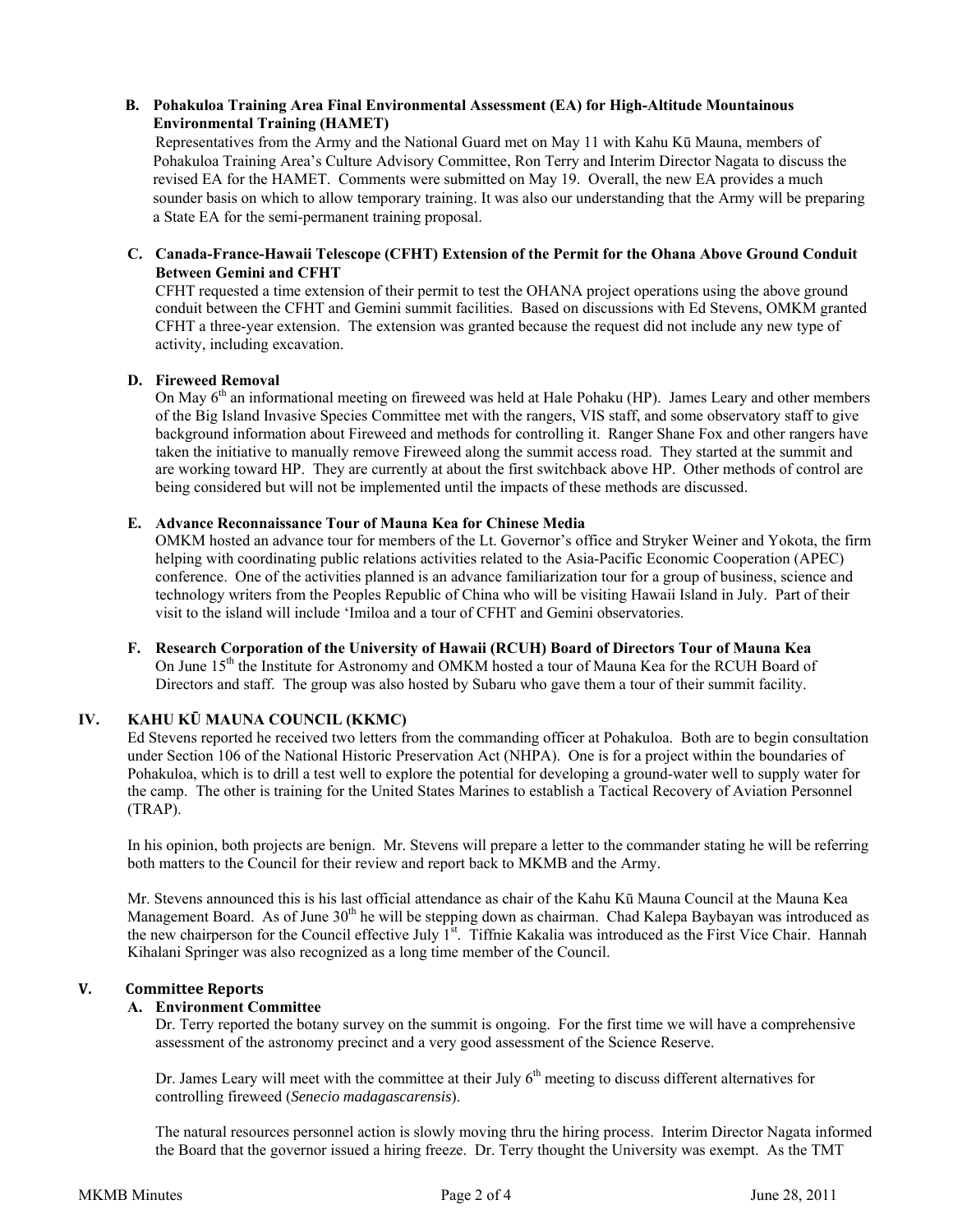moves forward it will be ever more important for us to have a coordinator. Chancellor Straney added the governor's freeze is thru the end of June and it is not known if it will be extended.

 The committee is also discussing a hydrological survey. The committee would like to have Don Thomas present to Kahu Kū Mauna and discuss the possibility for hydrological investigations.

 Cory Harden said if the state does not have money for the natural resources person she wished the Board would advocate more strongly for that. There is money for all these telescopes. There should be money somewhere for a natural resources person to protect Mauna Kea. Perhaps writing a strong letter or speaking to the governor to advocate this is needed. Dr. Terry was in complete agreement and added he would do that. Chair Taniguchi clarified he did not think it is a matter of funding in our case. It is a matter of procedure and state process. Funding for the position is available.

# **VI. NEW BUSINESS**

### **A. Summit Arthropod Study – Jesse Eiben**

Jesse Eiben presented a project he will be doing for OMKM over the next three years – Baseline Inventory and Monitoring of Arthropod Diversity. This study proposes to:

- 1. Publish species descriptions of about 15 species known to occur in the Alpine Stone Desert (summit area.)
- 2. Create baseline inventory and species accumulation curves of arthropods within UH managed land (Mauna Kea Science Reserve) from about 9,000 to 13,796 feet.
- 3. Provide arthropod biodiversity monitoring protocols for OMKM to integrate into management activities.
- 4. Continue Wēkiu bug population monitoring and habitat assessment.

### **B. Climate Downscaling for the Island of Hawaii and Mauna Kea Weather Forecasting – Steve Businger** Dr. Steven Businger presented information on his climate study change for OMKM. The purpose of the study is to investigate future climate and future climatic variability of the alpine and subalpine zones of the Island of Hawai'i through the middle of this century. The goal is to evaluate the general impact of climate on the high altitude ecology of Mauna Kea, with a focus on the stability of the Wēkiu bug population and other biota found on the summit of Mauna Kea. The objectives of the study are to run high-resolution simulations of the Weather Research Forecasting model (WRF) over the central Pacific using output from a selected Global Climate Model. The WRF runs will provide critical predictive data for monitoring and managing Mauna Kea's summit ecosystem.

Dr. Businger talked briefly about the weather forecasts that his team does for the Mauna Kea Observatories. Ms. Harden asked who funded this operation. Dr. Businger explained initially it was funded thru the Mauna Kea Support Services as a pilot project. It is now funded by all of the observatories.

It was also added that OMKM is planning a tropical alpine symposium that will take place next summer. Members from the international scientific community, the United States, including Hawaii will be invited. We hope to have Jesse Eiben and Dr. Businger participate in this. The Moore Foundation is also providing support of the symposium.

## **VII. NEXT MEETING**

The next meeting is tentatively scheduled for Thursday, August 4, 2011. There will be no meeting in July.

#### **VIII. ANNOUCEMENTS**

Ed Stevens was recognized and honored for his commitment and service in leading Kahu Kū Mauna since its inception over a decade ago. On behalf of UH Hilo and Chancellor Emeritus Rose Tseng, Chancellor Straney acknowledged Ed's steadfast service, leadership, vision and care over the years. Chancellor Straney presented Ed with a koa bowl.

Allan Ikawa spoke about the historical work on the Master Plan. At the meeting on voting for the Master Plan, Ed was personally attacked by several of the people with opposing views. Ed stood tall and firm and was a pillar of strength. He stood up for what he thought was right. Ed has shown him how spiritual Mauna Kea is and that Mauna Kea is a special place. It is our duty to protect it. Allan presented Ed with a Big Island Candies gift basket.

Billy Bergin recognized Ed's wife, Betty Stevens. He credits Ed tremendously for the fact that he obviously has very deep seated convictions about what is right and proper and the direction we should go in. For him to take those strong feelings and convert them to positive motion is remarkable.